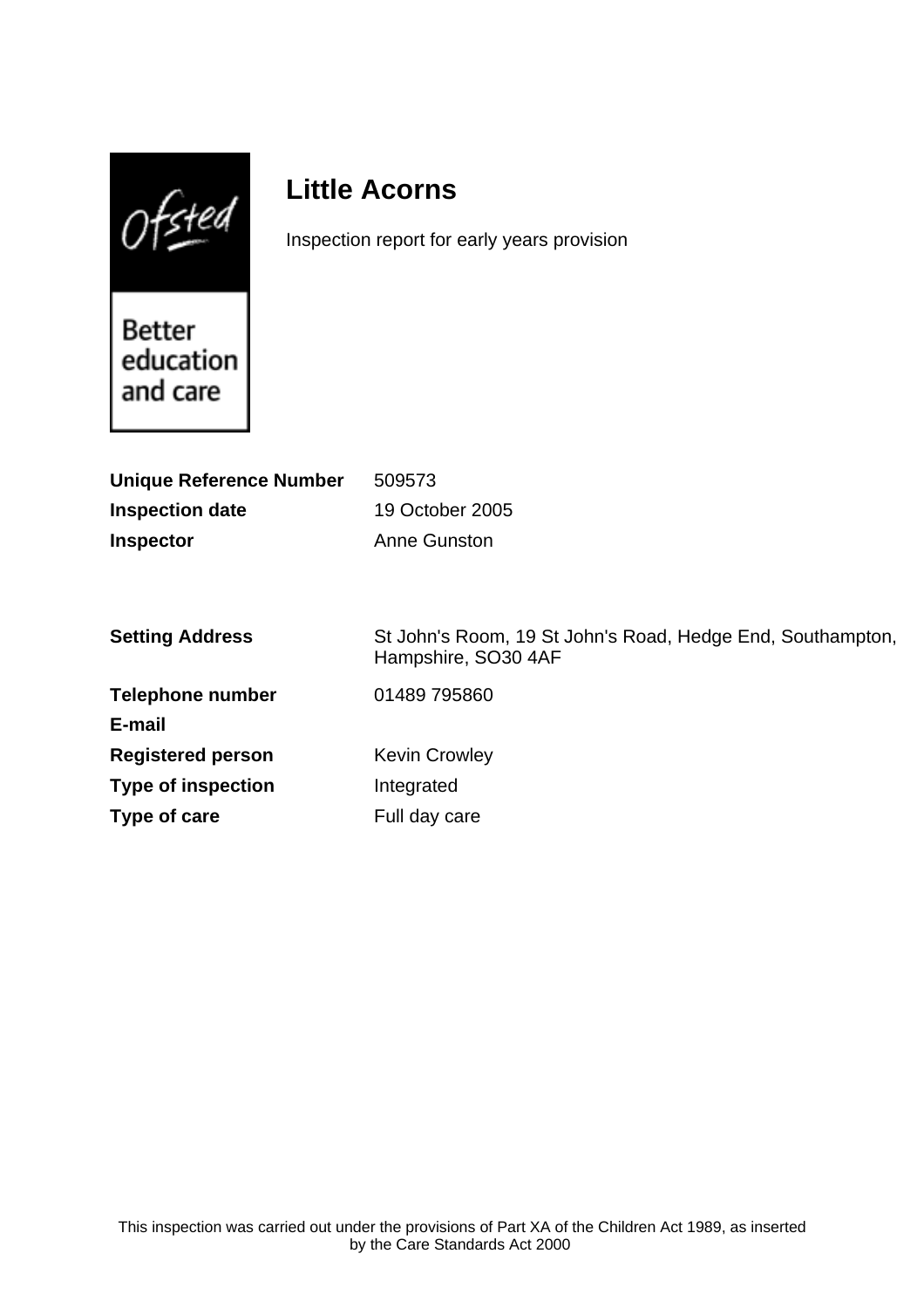## **ABOUT THIS INSPECTION**

The purpose of this inspection is to assure government, parents and the public of the quality of childcare and, if applicable, of nursery education. The inspection was carried out under Part XA Children Act 1989 as introduced by the Care Standards Act 2000 and, where nursery education is provided, under Schedule 26 of the School Standards and Framework Act 1998.

This report details the main strengths and any areas for improvement identified during the inspection. The judgements included in the report are made in relation to the outcomes for children set out in the Children Act 2004; the National Standards for under 8s day care and childminding; and, where nursery education is provided, the Curriculum guidance for the foundation stage.

The report includes information on any complaints about the childcare provision which Ofsted has received since the last inspection or registration or 1 April 2004 whichever is the later.

#### **The key inspection judgements and what they mean**

Outstanding: this aspect of the provision is of exceptionally high quality Good: this aspect of the provision is strong Satisfactory: this aspect of the provision is sound Inadequate: this aspect of the provision is not good enough

For more information about early years inspections, please see the booklet Are you ready for your inspection? which is available from Ofsted's website: www.ofsted.gov.uk.

# **THE QUALITY AND STANDARDS OF THE CARE AND NURSERY EDUCATION**

On the basis of the evidence collected on this inspection:

The quality and standards of the care are satisfactory. The registered person meets the National Standards for under 8s day care and childminding.

The quality and standards of the nursery education are inadequate - notice of action to improve.

#### **WHAT SORT OF SETTING IS IT?**

Little Acorns Day Nursery opened in 1997. It operates from three rooms on two floors of a converted Parish Hall. The nursery is located near to the town centre of Hedge End, Southampton; it is privately owned and serves the local area.

The nursery is registered for 60 children from birth to under 5 years; there are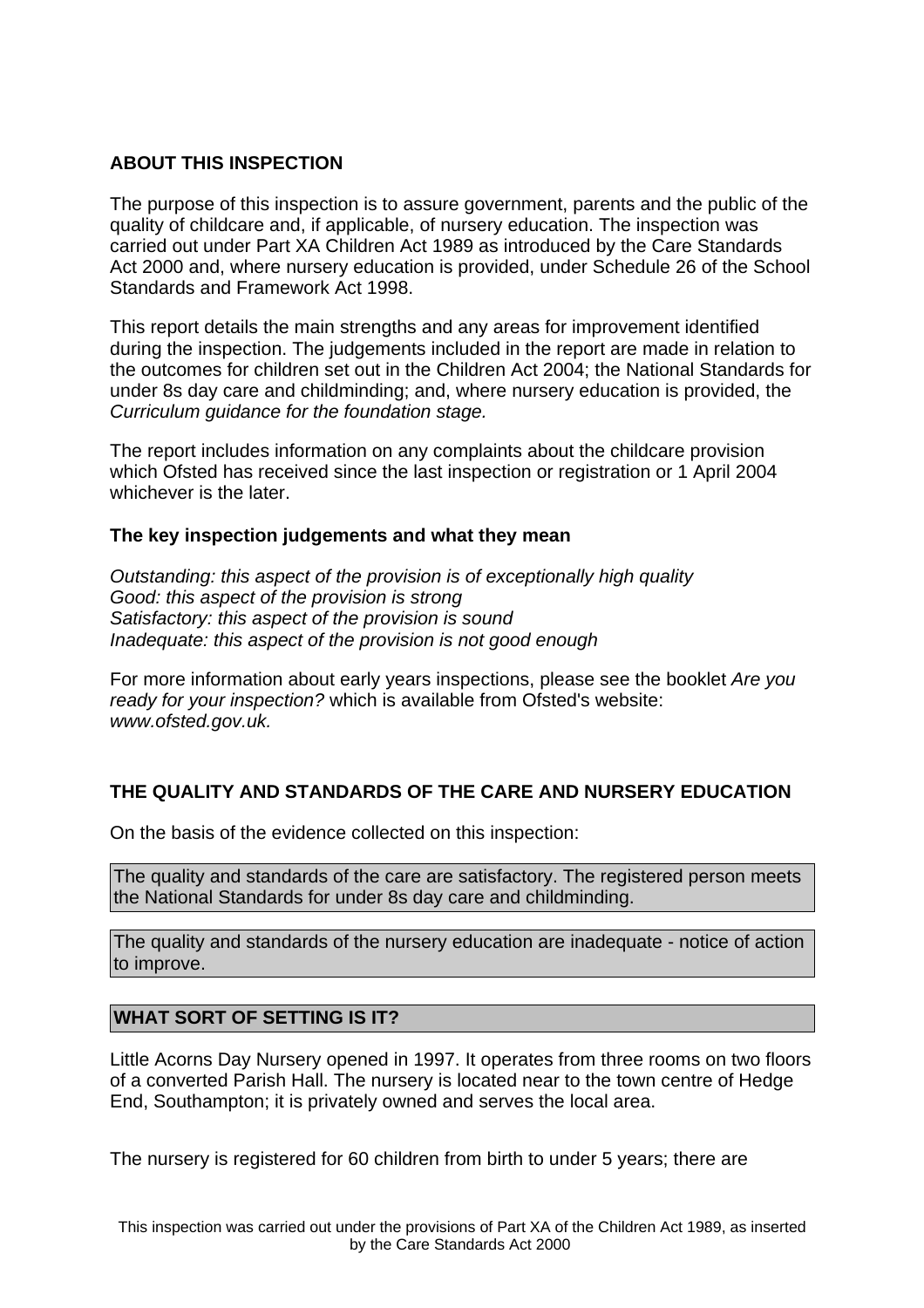#### currently

65 children from 3 months to 5 years on roll. This includes 15 children who are in receipt of funding for nursery education. The nursery is open from Monday to Friday for 51 weeks of the year, closing only for the week of Christmas. Children may attend for a variety of sessions, between the hours of 07:30 and 18:00 each day. The nursery supports children who have English as an additional language or who may have special educational needs.

There are currently 17 permanent staff employed to work with the children. The majority have relevant early years qualifications. The nursery receives support from the local authority early years development worker.

## **THE EFFECTIVENESS OF THE PROVISION**

#### **Helping children to be healthy**

The provision is satisfactory.

All children have their dietary needs met correctly; staff have particularly good procedures in place to ensure children with complex dietary needs stay healthy. The nursery adheres to the detailed guidance provided by parents and make sure that all staff involved with the children are fully informed. Children enjoy nourishing meals and snacks at nursery; these are freshly prepared on site and contain a good proportion of healthy ingredients, such as fruit and vegetables. Older children take part in daily physical exercise in the nursery garden, and all enjoy fresh air on occasional walks in the locality. More than adequate members of staff hold relevant first aid qualifications and the nursery maintains a well-stocked first aid box, protecting children's health. The staff's practice protects children's health in most instances. For example, staff use antibacterial sprays to clean surfaces, and aprons and gloves when nappies are changed. However, many children are able to use the musical instruments and staff do not intervene to clean items between each use, putting children at risk of illness and infection. Children follow acceptable hygiene routines and some are independent in personal care, for example, they wash hands independently after using the toilet. Staff do not consistently encourage children to learn these simple hygiene practices; for example, they do not always expect children to wash hands before enjoying snack time.

#### **Protecting children from harm or neglect and helping them stay safe**

The provision is satisfactory.

Children benefit from being able to move freely and safely during their time at nursery. They use an environment which is appropriately maintained and decorated, and provides sufficient space for play. Older children have independent access to toilet and washing facilities; all children's access to play materials is safe, although storage of these for older children does not encourage self-selection. There is an acceptable range of equipment, staff use this appropriately, enabling younger children to rest comfortably; ensuring older children can come together for sociable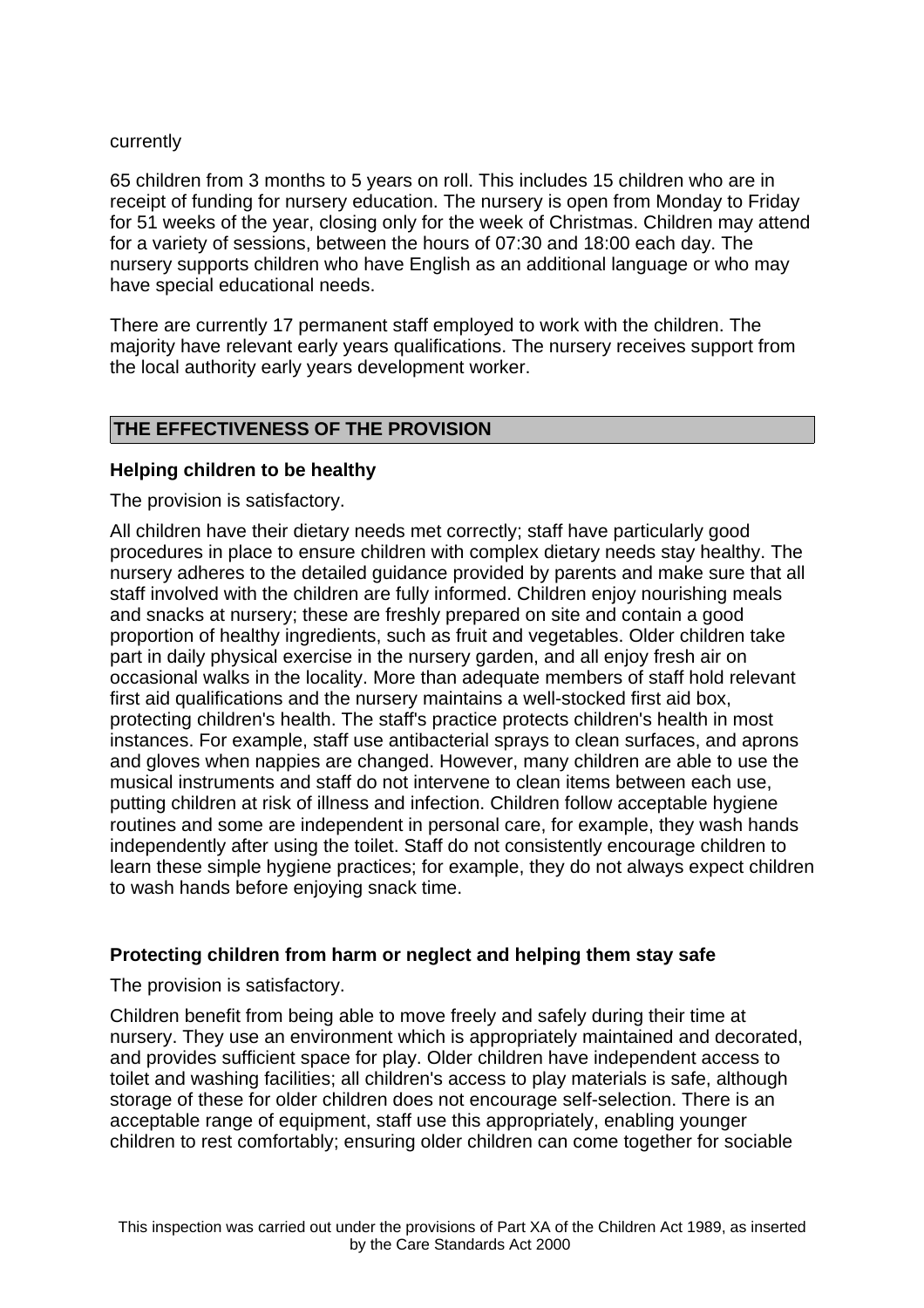meal times. There are good systems in place to ensure all resources remain in a safe condition and that safety equipment, such as stairgates and socket covers are continually in place. Staff keep the premises very safe and secure for the benefit of all children. The use of a close circuit television system and a password protects children, and makes sure they are collected each day by appropriate adults. Staff communicate well with each other throughout the day. They ensure children are monitored and kept safe, for example, if they move between rooms in the nursery to spend time with brothers or sisters. Staff have a satisfactory understanding of child protection procedures. They are aware of the signs and symptoms, which may indicate harm or neglect, however they do not record existing injuries. This means children are potentially at risk, as staff may not identify a pattern of concerns.

#### **Helping children achieve well and enjoy what they do**

The provision is satisfactory.

Young children enjoy a satisfactory range of interesting and stimulating activities while at the nursery. Staff are beginning to make relevant use of the Birth-3 matters framework to ensure that these are developmentally appropriate. The structure of the babies' day is determined by the child's own routine as discussed with parents. They settle well on arrival as the handover from parents is calm and unhurried, children are warmly welcomed with a cuddle by familiar staff. During periods of play, babies become competent learners; they show curiosity and interest in their surroundings and toy provision, which staff ensure is always within their reach. For example, they practise and learn how to post shapes, eagerly wiggle or dance along to favourite songs and experiment with sounds made by musical instruments or activity frames. Toddlers and younger children also play with a varied selection of toys, staff make sure these are kept at child height in their rooms, encouraging them to make choices. They are becoming skilful communicators, confident in expressing their wishes, to adults and each other. They are happily engaged in purposeful play throughout their time in nursery. Staff in the baby unit and Piglets work closely together, records of children's achievements follow the child and therefore ensure that development is continuous.

#### Nursery education

The quality of teaching and learning is inadequate. A broad curriculum is planned which, over the longer term, covers all areas of learning. Short-term plans are prepared, which also link closely to the early learning goals and show what children can be expected to learn from activities. Some staff show knowledge of how children learn and intervene with appropriate questioning techniques to extend the children's learning. However, others lack skill in spontaneously developing activities to encourage children to think. They rely a great deal on the guidance given by senior staff, for example, on key language to use as they interact with the children in play. More able children are often bored and aimless, and not effectively challenged by staff. Children's behaviour is managed appropriately; any reminders needed are given by staff using positive language. Staff do not make good use of the resources, accommodation or their time for the benefit of the children. Little labelling of resources exists and curtains over open shelving means older children are not invited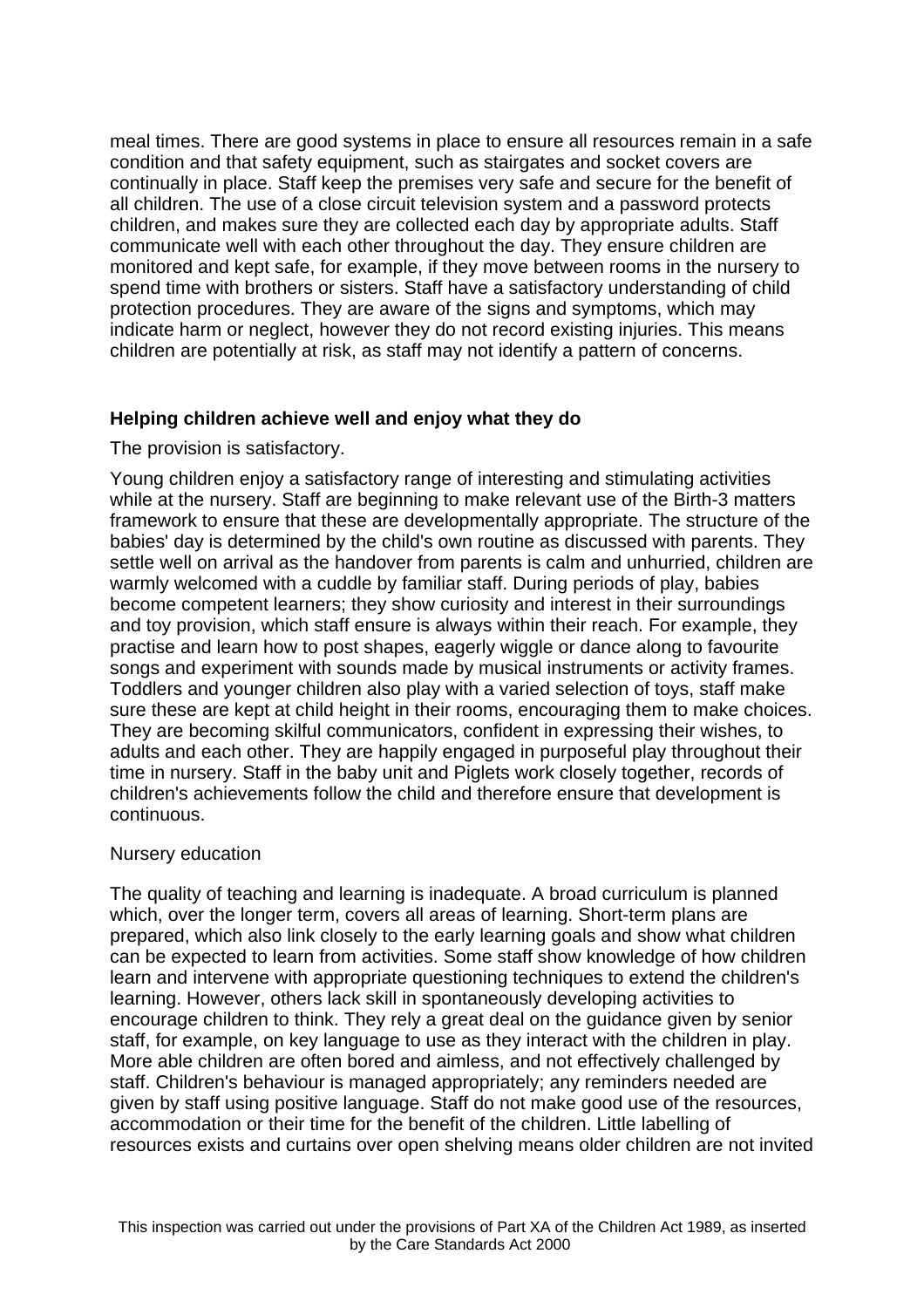to select their own resources. Key staff spend time in activities not directly related to the children's learning, and often need to support the care of younger children in the group. Some of the day's activities are not prepared well in advance, and limited use is made of the outdoor play area as a learning experience. This time is set aside for children to let off steam and have fresh air only. Staff complete assessments of children's progress as an ongoing activity, but they are not used to inform planning of future activities. Many aspects of children's learning are not monitored; therefore, staff cannot plan to ensure children make progress in all areas.

Children generally settle well and are happy to part from their parents and carers. They are aware of the routine and know how to behave acceptably. Many have a positive attitude towards the activities on offer and look forward to beginning their play. However this enthusiasm is often deterred as staff do not always notice some children's achievements and are therefore not able to offer praise at an early enough opportunity. This means that children often lose interest and concentration, and wander away from activities.

Children are using language confidently to express their wishes; some opportunities exist for them to write, for example in the sand tray or the home corner. However, this corner area is poorly resourced and infrequently used by children. Staff do not position themselves well to be able to support children, for example, in use of the writing materials. The environment contains little labelling to encourage children to recognise or recreate simple words. Few opportunities exist in the daily routine for children to link sounds and letters. Children's appreciation of books is not encouraged; little time exists in the daily routine for children to select books independently. When children show interest, staff are not always on hand to support and encourage this, and the activities of younger children break concentration.

Children's mathematical development is limited. Some are using their problem solving skills and using mathematical language, for example, when deciding that containers are too full. Children are using language to describe and compare shapes, although not always correctly. Children can count up to 10 with support, but staff rarely use incidental opportunities to develop children's mathematical understanding fully. For example, staff do not introduce positional language as when children line up for outdoor play, or suggest that children calculate the correct number of cups for children needing a drink at snack time.

Children have little time to discuss important events or experiences in their lives. Circle time takes place, when children are encouraged to talk about favourite toys they have brought to nursery. However, this occasion is often disrupted by the needs of younger children, and the fact that many children have not arrived when this occurs. Activities are intended which make children aware of the wider world, but often do not take place as staff are not able to plan ahead to ensure their knowledge is sufficient and resources are available. During walks within the local community, or when meeting visitors invited to the nursery children learn about their own environment. They have access to information technology equipment, such as a computer, though receive insufficient support from staff in its use. Many simple pieces of equipment, such as a till and tape recorder, are stored at a high level; children are not able to increase their understanding of the purposes of such resources.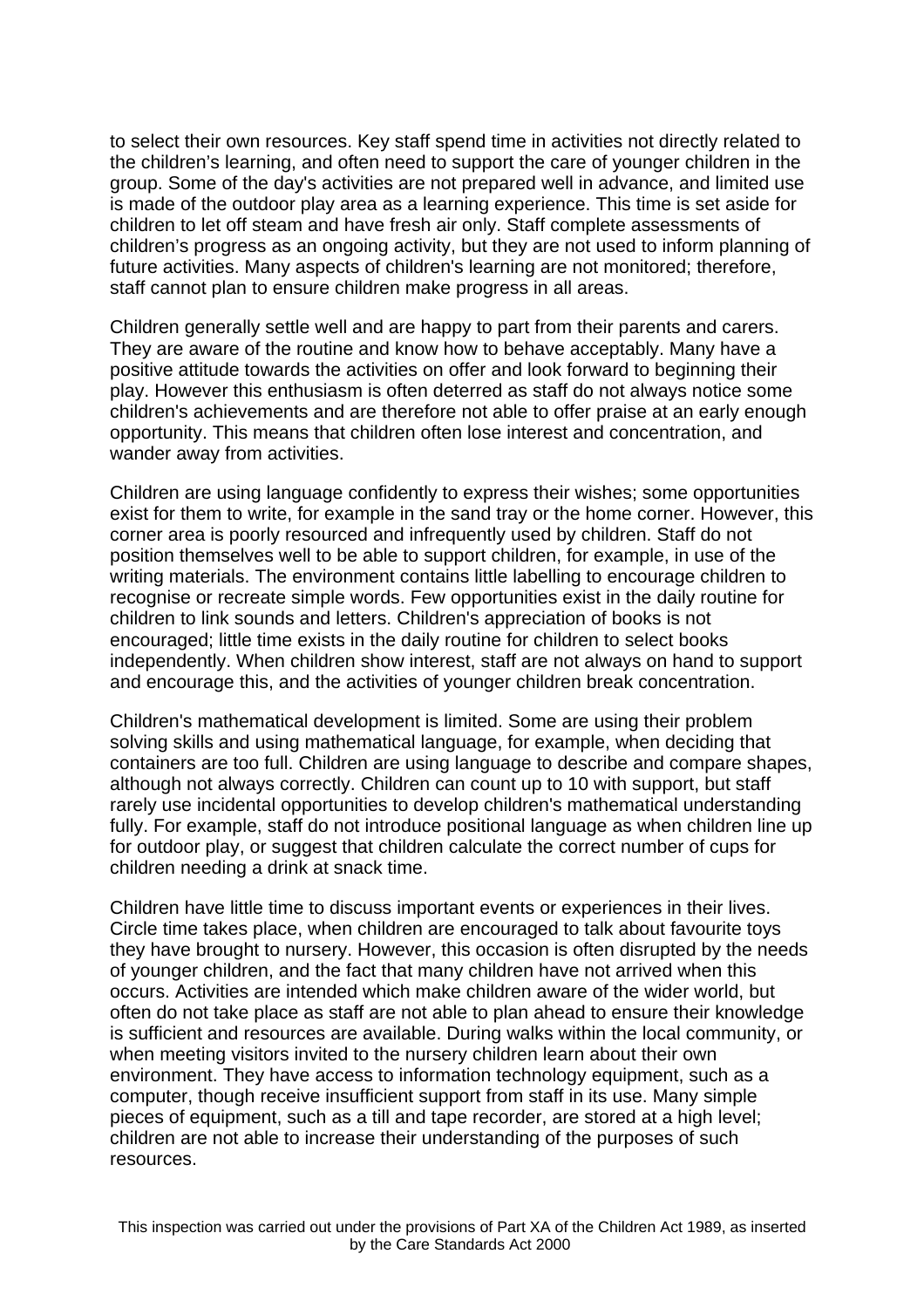Children are able to use a range of small equipment, such as scissors and glue sticks competently, and when staff are on hand, less able children receive appropriate support. They enjoy regular physical exercise in the garden, but have too few opportunities to learn about health and bodily awareness. Children show some awareness of others' presence, particularly in outdoor play, and develop their physical skills and dexterity by using climbing equipment or peddling bicycles. However, when indoors, some children are clumsy and fall over each other during music and movement activities, as space identified for this is restricted.

Children are able to be creative in art and craft. They access an interesting range of junk modelling and collage materials to create pictures and models of their own design, although they cannot chose from materials other than those pre-selected by staff. Children do take part in role-play, in particular with small world and floor activities. However, they use the home corner infrequently for imaginative play, as this contains limited resources of interest to them, and staff do not always intervene to maximise the children's experiences. Children enjoy expressing themselves during songs and with musical instruments, however, they become easily distracted and move away as staff are involved in ensuring that the activity meets the needs of too great an age range of children.

#### **Helping children make a positive contribution**

The provision is satisfactory.

The nursery staff maintain daily verbal communication with parents, and share information about practical issues, which ensures the children are cared for according to their parents' wishes. In particular, younger children settle well because staff are flexible about when transfer to another room takes place. For example, if a child makes particular attachments to another, staff will ensure that children move through the nursery together. The nursery has a positive attitude towards care of children with special needs; the Special Educational Needs Co-ordinator has appropriate qualifications and an interest in her role. The nursery work closely with parents and other professionals, which ensures children are integrated and included in nursery life. Staff manage children's behaviour competently, for example, younger children are distracted to safer options for play and spoken to in a gentle, but firm tone to encourage sharing of toys. Older children's behaviour is generally good; they are aware of the rules, show respect for the staff and are helpful to each other. However, these children make little additional progress towards the early learning goals. They have little opportunity to talk or share their feelings and receive a limited range of activities to raise their awareness of other cultures. They receive few opportunities to express themselves spontaneously. The daily routine and organisation of the environment provides children with little opportunity for uninterrupted, quiet, reflective play. Children's spiritual, moral, social and cultural development is not fostered.

The partnership with parents and carers is satisfactory. Parents receive information on the nursery's policies and procedures, and noticeboards make them aware of the programme of learning each child will follow. Parents are comfortable and relaxed in talking to staff; they are encouraged to play a part in nursery life by fund raising or sharing any skills and interests they may have.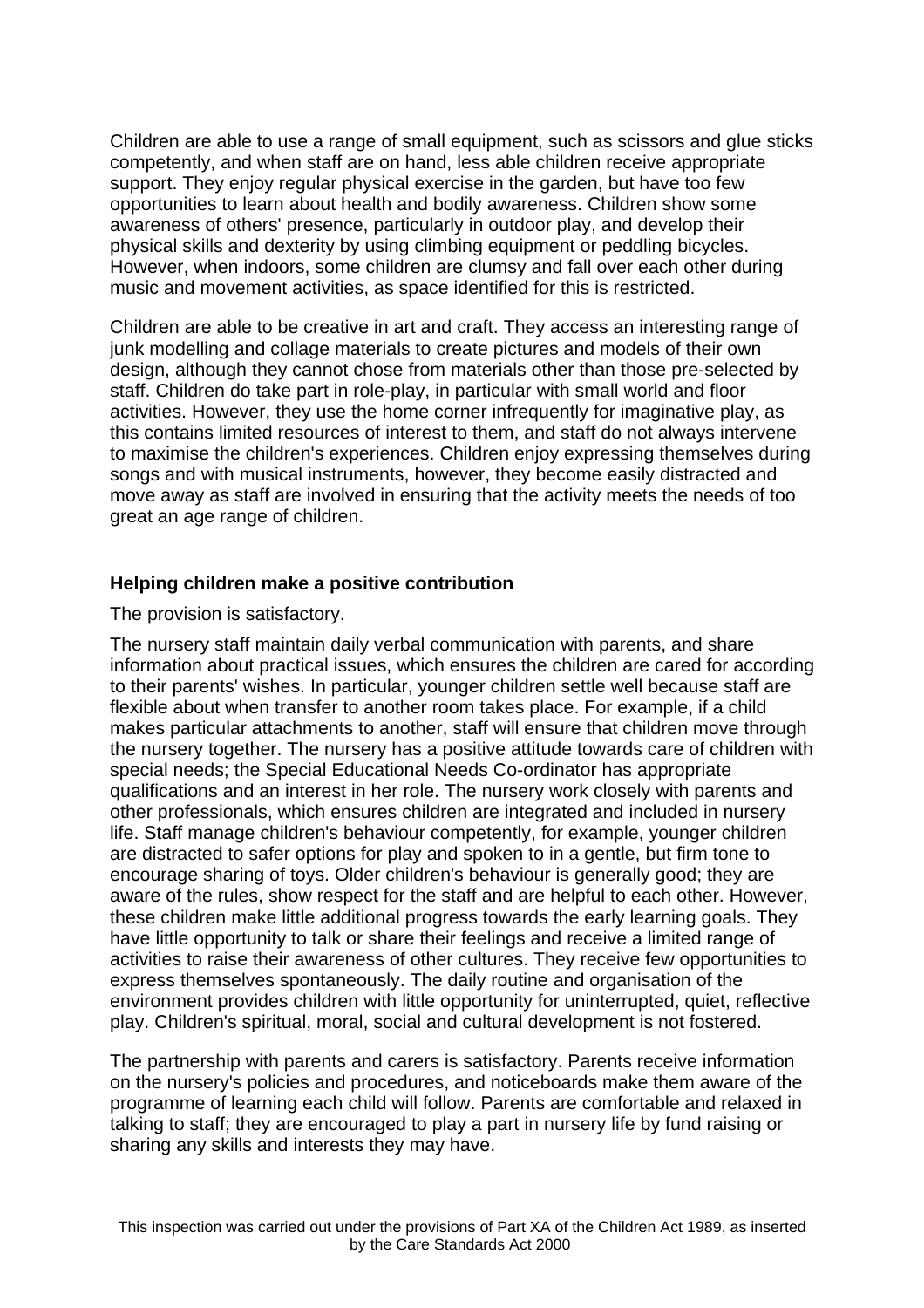# **Organisation**

The organisation is satisfactory.

The owner of the nursery has a positive attitude towards continuing to improve the quality of care offered to children. High levels of qualified staff are employed and the owner is committed to ensuring the staff team undertake ongoing training for the benefit of the children. Appraisals of staff performance do take place, this meeting is used jointly by individual staff and managers to agree training needs and identify particular skills to be used for the eventual benefit of the children. Satisfactory arrangements exist for the recruitment, vetting and induction of new staff. The owner and manager expect that each staff member reads and acknowledges their understanding of all nursery policies and procedures, so the care of the children is consistent. The children are appropriately protected, as unvetted personnel are not allowed to work in isolation. The owner has a good understanding of the requirements of registration, with particular regard to his responsibility to ensure the continued suitability of staff.

Leadership and management of nursery education is inadequate

Staff deployment and grouping of children does not ensure that funded children receive sufficient, high quality support. These children make insufficient progress towards the early learning goals. Staff do not monitor use of the space and resources to ensure these children have appropriate, clearly identified areas for quiet or energetic play. Assessments of children's progress do not clearly identify what the child can do, and are not used to plan activities for individual children. The owner and manager do not monitor the effectiveness of the provision for nursery education. The nursery does not meet the needs of the range of children for whom it provides.

#### **Improvements since the last inspection**

At the last inspection of care provided by the nursery, one action and several recommendations were made. The nursery were asked to ensure that a complaints procedure is in place and ensure that children have access to sufficient toilet facilities. Recommendations also related to the creation and implementation of policies and procedures for special needs, child protection, lost or un-collected children and the curriculum. It was also recommended that the nursery improve the labelling of fire exits, implement risk assessments, devise an operational plan and ensure that babies are held whilst being fed.

A full operational plan is in place, containing all necessary policies relevant to provision of nursery care. The manager and staff use these as a basis for discussion at regular meetings, so the care of children through the nursery is consistent and children are protected. A complaints procedure is in place, and made available to parents, which ensures an open working relationship between all involved with the child's care. Children have access to sufficient toilet facilities, the fire exits throughout the building are clearly labelled. Daily risk assessments take place of all areas of the nursery, ensuring children's safety and well-being. The younger children are held comfortably by staff for feeding, enabling them to feel secure and relaxed.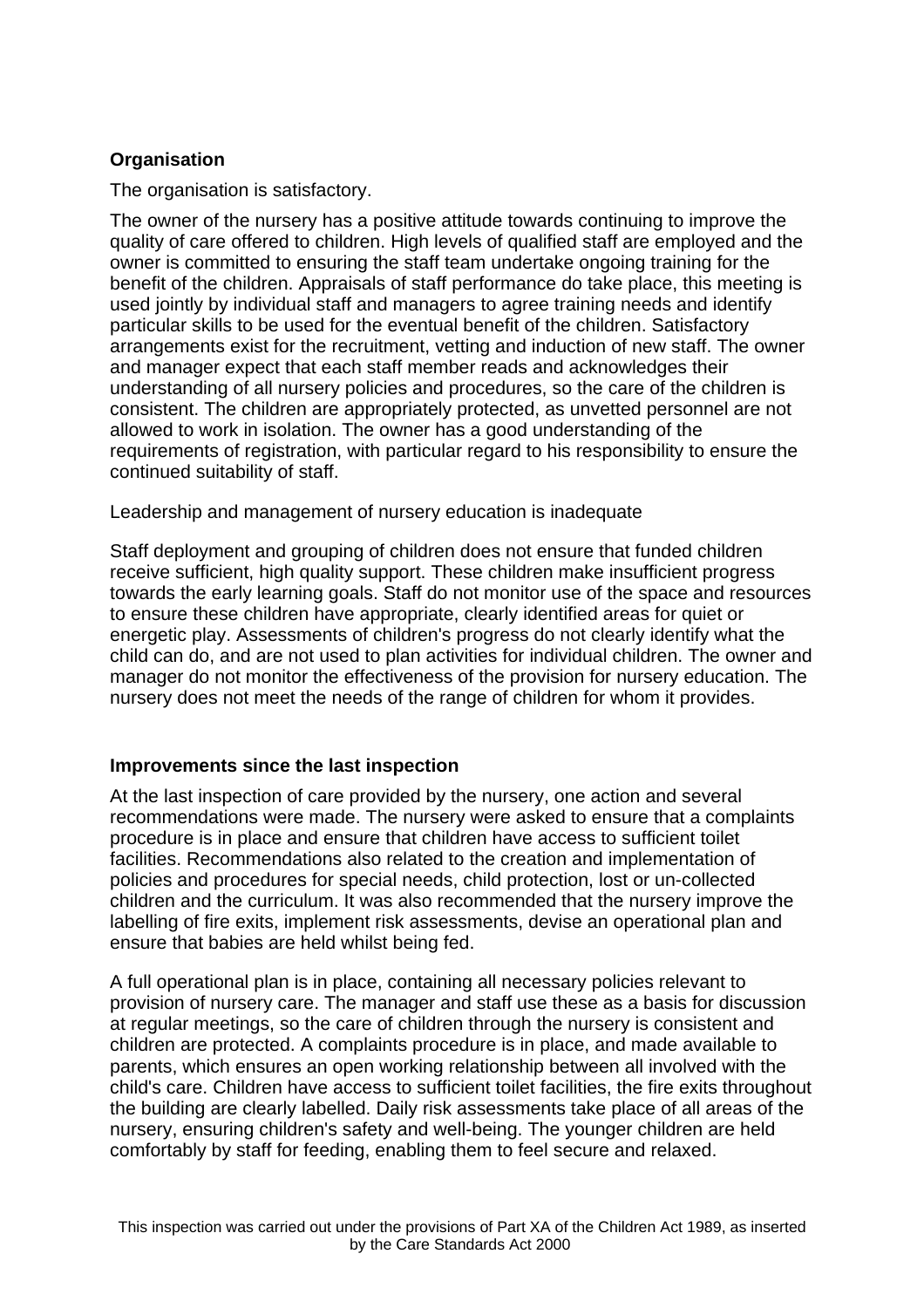With regard to the previous inspection of nursery education, the nursery were asked to improve staff's knowledge of the Foundation Stage, to enable them to plan and implement an effective programme of learning for all children. In addition, they were asked to improve the quality of individual assessment of children's progress and to ensure that this information was shared with parents. Other areas for improvement were identified, relating to children's ability to recognise letter sounds, simple words and practise writing skills. An area of improvement was identified relating to children's ability to understand simple mathematical concepts and solve problems. In addition, it was recommended that children be given more opportunity to create pictures and models of their own designs.

The staff's knowledge of the Foundation Stage of learning is increasing, as senior staff work together to plan the curriculum, and provide guidance for less able staff. Prompts concerning the intended learning outcome and language to be used are given on the weekly plan, however some staff lack confidence in delivering the activities effectively. Assessments of children's progress are not completed fully, many areas of learning contain no comment on the child's ability, although observation of the children indicates that they are competent in these areas. The nursery have recently begun a programme of parents' evenings, and intend that parents have the opportunity to discuss their child's progress on a one-to-one basis with key staff. Children now have more opportunities to create their own designs, for example, using recycled materials. However, children's progress in mathematical understanding and some areas of communication, language and literacy is limited.

#### **Complaints since the last inspection**

There are no complaints to report.

The provider is required to keep a record of complaints made by parents, which they can see on request. The complaints record may contain complaints other than those made to Ofsted.

# **THE QUALITY AND STANDARDS OF THE CARE AND NURSERY EDUCATION**

On the basis of the evidence collected on this inspection:

The quality and standards of the care are satisfactory. The registered person meets the National Standards for under 8s day care and childminding.

The quality and standards of the nursery education are inadequate - notice of action to improve.

# **WHAT MUST BE DONE TO SECURE FUTURE IMPROVEMENT?**

**The quality and standards of the care**